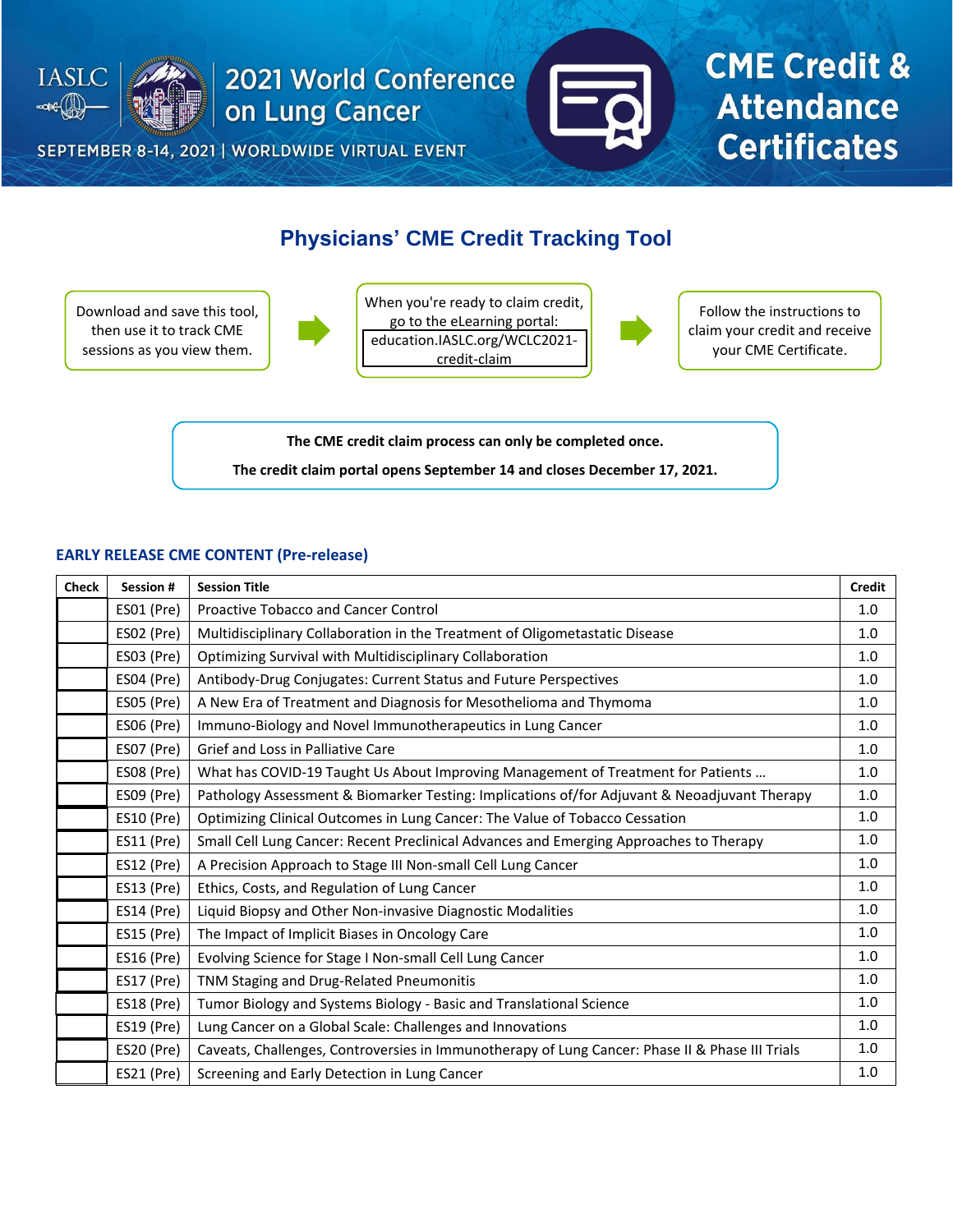

SEPTEMBER 8-14, 2021 | WORLDWIDE VIRTUAL EVENT



## **CME Credit & Attendance Certificates**

#### **DAY 1 CME CONTENT**

| <b>Check</b> | Session #   | <b>Session Title</b>                                                    | <b>Credit</b> |
|--------------|-------------|-------------------------------------------------------------------------|---------------|
|              | PLO1        | Opening Plenary 1 - Access and Disparities                              | 1.0           |
|              | <b>MA01</b> | Multimodality Management of Advanced Lung Cancer                        | 1.0           |
|              | <b>MA02</b> | <b>RET and Novel Combinations of Osimertinib</b>                        | 1.0           |
|              | MA03        | Biomarkers for Immunotherapy: Are All Relevant?                         | 1.0           |
|              | <b>MA04</b> | Current Status and Future Prospects of Pleural Mesothelioma and Thymoma | 1.0           |
|              | OA01        | The Impact of COVID-19 on Patients with Lung Cancer                     | 1.0           |
|              | OA02        | Contemporary Approaches to Supportive Care                              | 1.0           |
|              | OA03        | Novel Approaches to Cessation in Cancer Care                            | 1.0           |
|              | OA04        | <b>Improving Thoracic Oncology Patient Outcomes</b>                     | 1.0           |
|              | OA05        | <b>Palliative Care Service Models</b>                                   | 1.0           |

#### **DAY 2 CME CONTENT**

| <b>Check</b> | <b>Session #</b>   | <b>Session Title</b>                                                                          | Credit |
|--------------|--------------------|-----------------------------------------------------------------------------------------------|--------|
|              | PLO <sub>2</sub>   | Plenary 2 - Presidential Symposium                                                            | 1.5    |
|              | PLO <sub>2</sub> A | Plenary 2A - Presidential Symposium (Re-Broadcast)                                            | 1.5    |
|              | <b>MA05</b>        | Using Real World & Patient Reported Data to Identify Gaps & Needs for People with Lung Cancer | 1.0    |
|              | MA06               | Differentiating Outcomes and Impact in Unresectable Non-small Cell Lung Cancer                | 1.0    |
|              | <b>MA07</b>        | Liquid Biopsy Applications for Immuno-oncology, Targeted Therapies, and Early-Stage NSCLC     | 1.0    |
|              | MA08               | Driver Mutations and Immune Profiles in Early-Stage Non-small Cell Lung Cancer                | 1.0    |
|              | OA06               | Prognosis and Staging                                                                         | 1.0    |
|              | <b>OA07</b>        | What's on the Horizon for Small Cell Lung Cancer?                                             | 1.0    |
|              | OA08               | Moving Beyond New Drugs: What Else Matters?                                                   | 1.0    |
|              | OA09               | Expanding Immunotherapy Options for Non-small Cell Lung Cancers                               | 1.0    |
|              | OA10               | Improving Care for People with Lung Cancer: Biomarker Testing Access, Psychosocial Distress   | 1.0    |
|              | OA11               | Early-Stage Non-small Cell Lung Cancer                                                        | 1.0    |
|              | <b>OA12</b>        | Understanding and Augmenting Responses to Immunotherapy for Thoracic Malignancies             | 1.0    |

The International Association for the Study of Lung Cancer is accredited by the Accreditation Council for Continuing Medical Education (ACCME) to provide continuing medical education for physicians.

The International Association for the Study of Lung Cancer designates this Other activity (blended live, simulive, and on-demand materials) for a maximum of 77 *AMA PRA Category 1 Credits*™. Physicians should claim only the credit commensurate with the extent of their participation in the activity.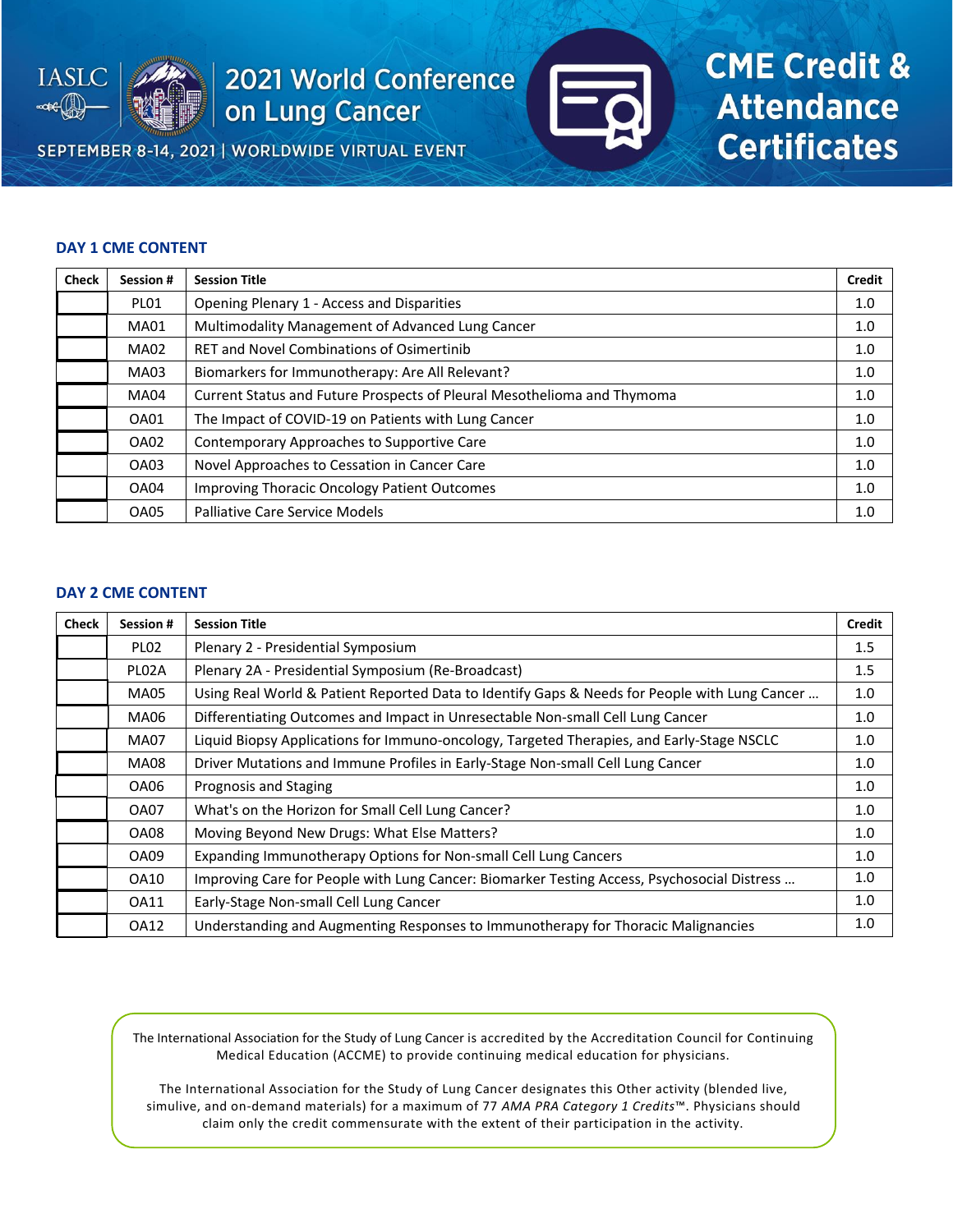

SEPTEMBER 8-14, 2021 | WORLDWIDE VIRTUAL EVENT



# **CME Credit & Attendance Certificates**

#### **DAY 3 CME CONTENT**

| <b>Check</b> | Session #   | <b>Session Title</b>                                                                         | <b>Credit</b> |
|--------------|-------------|----------------------------------------------------------------------------------------------|---------------|
|              | <b>ES01</b> | <b>Proactive Tobacco and Cancer Control</b>                                                  | 0.5           |
|              | <b>ES02</b> | Multidisciplinary Collaboration in the Treatment of Oligometastatic Disease                  | 0.5           |
|              | <b>ES03</b> | Optimizing Survival with Multidisciplinary Collaboration                                     | 0.5           |
|              | <b>ES04</b> | Antibody-Drug Conjugates: Current Status and Future Perspectives                             | 0.5           |
|              | <b>ES05</b> | A New Era of Treatment and Diagnosis for Mesothelioma and Thymoma                            | 0.5           |
|              | <b>ES06</b> | Immuno-Biology and Novel Immunotherapeutics in Lung Cancer                                   | 0.5           |
|              | <b>ES07</b> | Grief and Loss in Palliative Care                                                            | 0.5           |
|              | <b>ES08</b> | What has COVID-19 Taught Us About Improving Management of Treatment for Patients             | 0.5           |
|              | <b>ES09</b> | Pathology Assessment & Biomarker Testing: Implications of/for Adjuvant & Neoadjuvant Therapy | 0.5           |
|              | <b>ES10</b> | Optimizing Clinical Outcomes in Lung Cancer: The Value of Tobacco Cessation                  | 0.5           |
|              | <b>ES11</b> | Small Cell Lung Cancer: Recent Preclinical Advances and Emerging Approaches to Therapy       | 0.5           |

#### **DAY 4 CME CONTENT**

| <b>Check</b> | л.<br>Session # | <b>Session Title</b>                              | Credit |
|--------------|-----------------|---------------------------------------------------|--------|
|              | WS03            | Workshop:<br>Women in<br><b>Thoracic Oncology</b> | ---    |

#### **DAY 5 CME CONTENT**

| <b>Check</b> | Session #        | <b>Session Title</b>                                                                    | <b>Credit</b> |
|--------------|------------------|-----------------------------------------------------------------------------------------|---------------|
|              | PL <sub>03</sub> | Plenary 3 - Screening: The Global Landscape, Progress, and Future Directions            | 1.0           |
|              | <b>MA09</b>      | Predictive Markers for Immunotherapy                                                    | 1.0           |
|              | MA10             | Screening and Early Detection: An Overview                                              | 1.0           |
|              | <b>MA11</b>      | New Biological Insights for Targeted Therapies                                          | 1.0           |
|              | <b>MA12</b>      | The Impact of COVID-10 on How We Treat Thoracic Cancer Now, and in the Future           | 1.0           |
|              | OA13             | <b>Topics of Pleural Mesothelioma</b>                                                   | 1.0           |
|              | <b>OA14</b>      | Global Disparities in Lung Cancer Care                                                  | 1.0           |
|              | <b>OA15</b>      | Upcoming Molecular Targeted Agents for EGFR exon 20 Insertion and MET Skipping Mutation | 1.0           |
|              | OA16             | Clinical Impact of Liquid Biopsy for Patients with Non-small Cell Lung Cancer           | 1.0           |
|              | <b>OA17</b>      | Multidisciplinary Care of Thoracic Oncology Patients During COVID-19 Pandemic           | 1.0           |